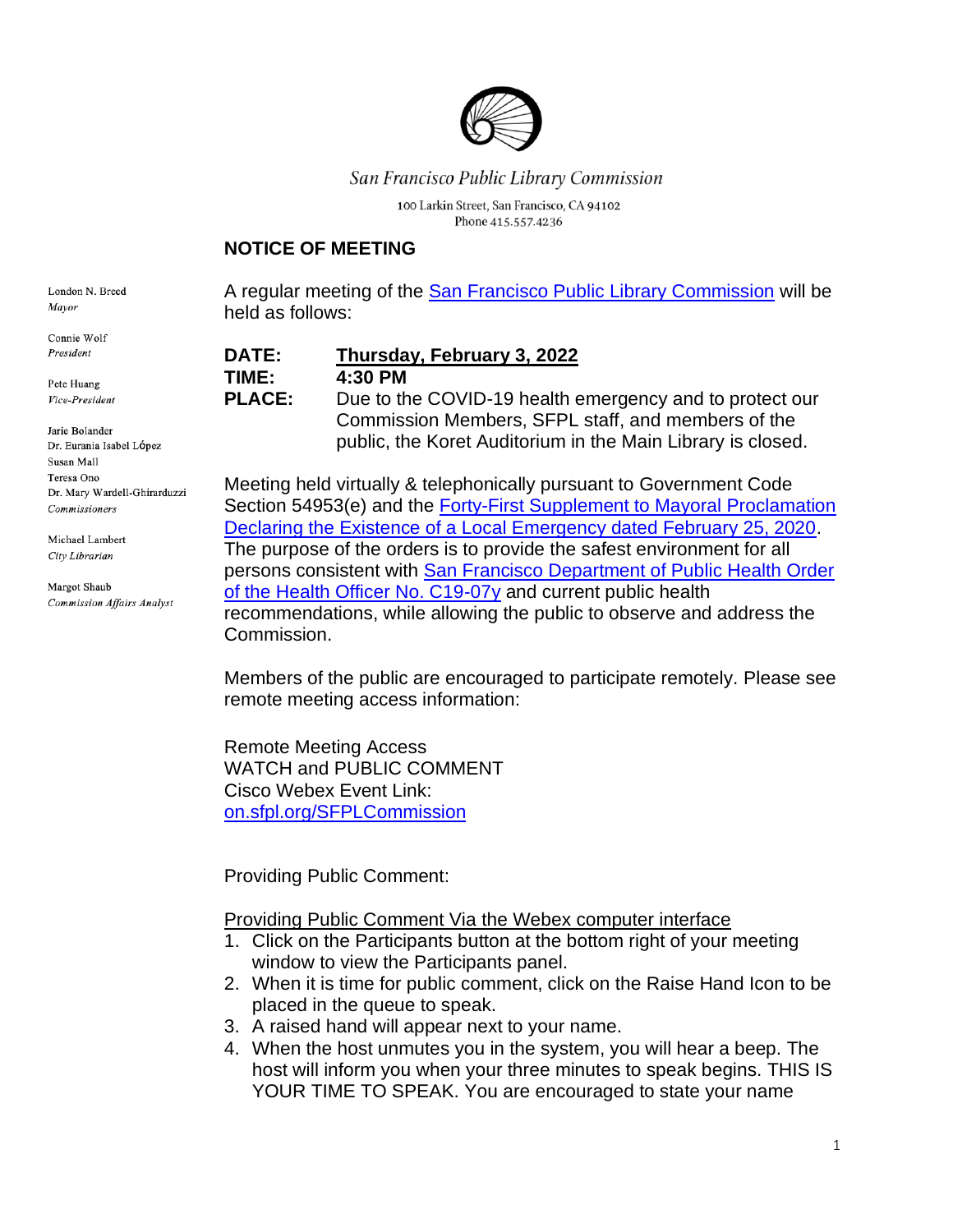clearly. You will have up to three minutes to provide your comments. Note, if you are using a Mac, you may not hear a prompt to begin speaking.

NOTE: The meeting host will address all commenters by the name or caller number that is displayed on the host screen. Meeting hosts will not assume any knowledge of commenters beyond what is displayed on the screen.

- 5. The meeting host is the official keeper of time. When your time expires, the host will state, "Three minutes." At that time, the host will mute you. Please click on the Raise Hand Icon to lower your hand.
- 6. The host will lower the raised hands of all commenters when the Commission President or presiding officer closes public comment on a given item.

NOTE: The function to lower hands in Webex is universal – all hands are lowered simultaneously, including those of panelists. Hands cannot be lowered by the host individually. The meeting host will lower all hands again after Commissioners have used the raise-hand functionality to coordinate their discussion on an item. Prospective commenters who raise their hands while the Commission is in discussion run the risk of having their hands lowered. Commenters are instructed to wait until the presiding officer calls for public comment on a specific agenda item to raise their hands to avoid confusion.

#### Providing Public Comment Via Phone

- 1. Dial in to 1-415-655-0001 or 1-408-418-9388 and then enter the unique access code**: 2484 158 2970** for the monthly meeting, and then press # twice
- 2. No "Attendee ID Number" is required to participate.
- 3. You will hear a beep when you join the meeting. Please note, if you are calling in before the official meeting start time, the phone line will remain silent.
- 4. **Wait for Public Comment to be announced for each individual agenda item.**
- 5. When the Commission President calls for Public Comment, press '\*3' to be added to the speaker line.
- 6. You will then hear "You have raised your hand to ask a question, please wait to speak until the host calls on you."
- 7. Ensure you are in a quiet location. Before you speak, mute the sound of any equipment around you, including televisions, radios, and computers. It is especially important that you mute your computer (if you are watching via the web link) so there is no echo sound when you speak.
- 8. If you decide to remove yourself from the comment queue, press '\*3' you will hear: "You have lowered your hand."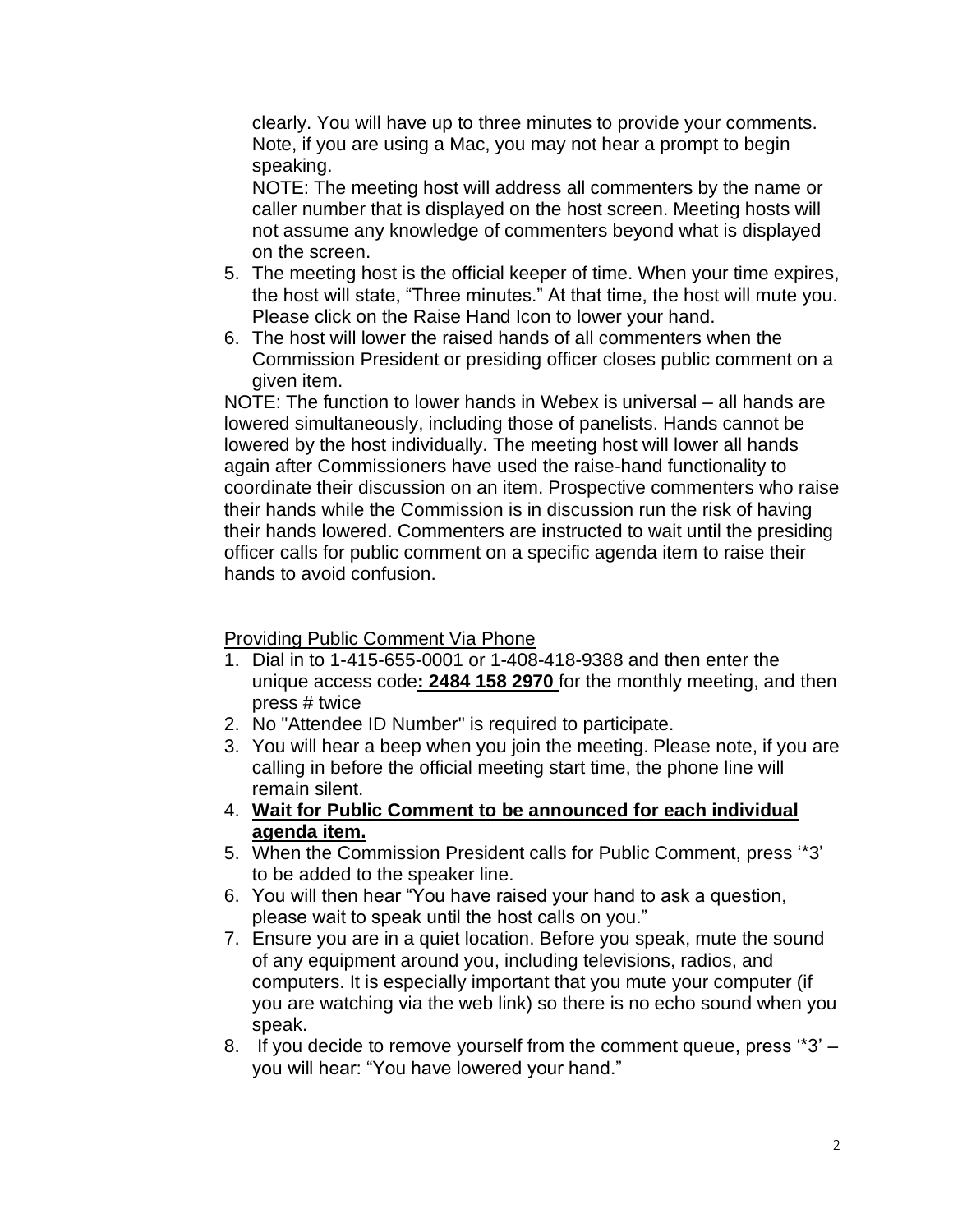9. When it is your turn to offer comment, the host will unmute you and the system message will say "Your line has been unmuted." The host will inform you when your three minutes to speak begins. THIS IS YOUR TIME TO SPEAK. You are encouraged to state your name clearly.

NOTE: The meeting host will address all commenters by the name or caller number that is displayed on the host screen. Meeting hosts will not assume any knowledge of commenters beyond what is displayed on the screen.

- 10.The meeting host is the official keeper of time. When your time expires, the host will state, "Three minutes." At that time, the host will mute you. You will hear "Your line has been muted"
- 11.Participants who wish to speak on other public comment periods can stay on the meeting line and listen for the next public comment opportunity to be called.
- 12. BEST PRACTICES Call from a quiet location Speak slowly and clearly • Turn down any televisions or radios around you • Address the Commission as a whole, do not address individual Commissioners
- 13.The host will lower the raised hands of all commenters when the Commission President or presiding officer closes public comment on a given item.

NOTE: The function to lower hands in Webex is universal – all hands are lowered simultaneously, including those of panelists. Hands cannot be lowered by the host individually. The meeting host will lower all hands again after Commissioners have used the raise-hand functionality to coordinate their discussion on an item. Prospective commenters who raise their hands while the Commission is in discussion run the risk of having their hands lowered. Commenters are instructed to wait until the presiding officer calls for public comment on a specific agenda item to raise their hands to avoid confusion.

You may submit correspondence to the Commission concerning any item on the agenda. To ensure your correspondence is received by the Commission in advance of the meeting, please send an email to citylibrarian@sfpl.org by **5 PM on Wednesday, FEBRUARY 2, 2022** or call 415-557-4236. Emailed comments will be posted on the Library [Commission webpage.](https://sfpl.org/library-commission/public-notices/agendas)

Meeting documents (agenda, explanatory documents, presentation slides) can be downloaded from the library's website at [sfpl.org/library-commission/agendas.](https://sfpl.org/library-commission/agendas)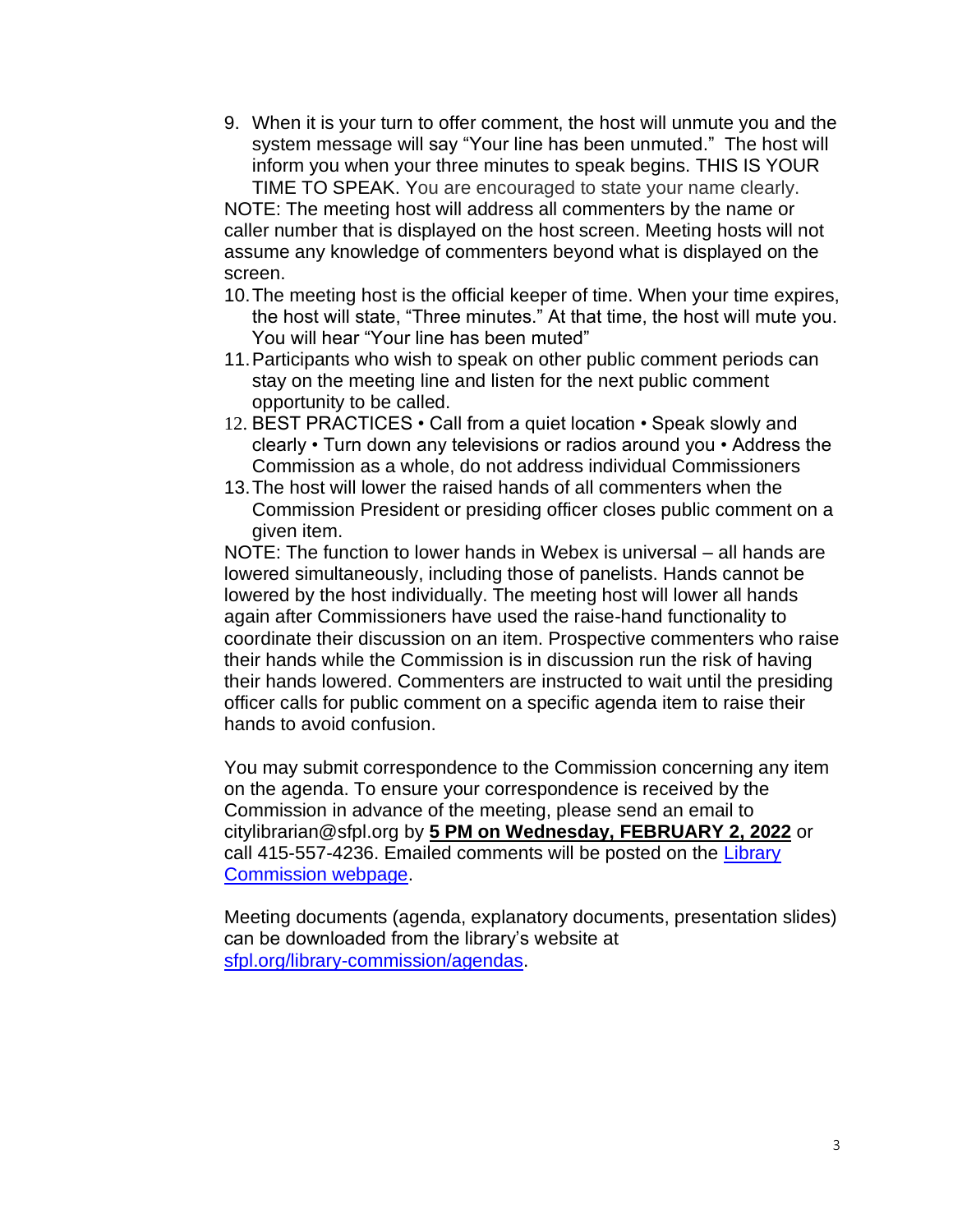4

The meeting will be called to order.

### *Note: The Commission will hear public comment on each item on the agenda before or during consideration of that item.*

# **1. General Public Comment**

This item is to allow members of the public to address the Commission on matters that are within the subject matter jurisdiction of the Commission and that do not appear on the agenda.

### **2. FYs 2023 and 2024 Budget Discussion/Action**

This is a discussion and possible action on the proposed FYs 2023 and 2024 budget.

Explanatory documents: [FYs 2023 and 2024 Budget Presentation](https://sfpl.org/sites/default/files/2022-01/2-budget-fy2023-24.pdf)

# **3. Branches Capital Projects Update Discussion**

Presentation on the status of major capital projects involving the Library's Mission, Chinatown, and Oceanview Branches.

Explanatory Documents: [Branch Libraries Capital Projects Presentation](https://sfpl.org/sites/default/files/2022-01/3-branch-capital-projects.pdf)

# **4. City Librarian's Report Construction Construction Construction Construction Construction Construction Construction Construction Construction Construction Construction Construction Construction Construction Construction**

This item is to allow the City Librarian to report on recent Library activities and make announcements. The City Librarian will give updates on: SFPL Mobile App and Economic Recovery Campaign. Explanatory Document: [SFPL Mobile App Presentation,](https://sfpl.org/sites/default/files/2022-01/4-1-sfpl-mobile-app.pdf) [Economic](https://sfpl.org/sites/default/files/2022-01/4-2-economic-recovery020322.pdf)  [Recovery Campaign Presentation](https://sfpl.org/sites/default/files/2022-01/4-2-economic-recovery020322.pdf)

# **5. Approval of the Minutes January 20, 2022** Action

Discussion and possible action to approve the minutes of the Library Commission meeting of January 20, 2022. Explanatory Documents: [January 20, 2022 Draft minutes](https://sfpl.org/library-commission/draft-minutes-january-20-2022)

# **6. Adjournment Action Action**

(Requires motion and public comment.)

Margot Shaub, Library Commission Affairs Analyst

Explanatory documents: Copies of listed explanatory documents are available on the Public Library's website [sfpl.org/librarycommission.](http://sfpl.org/librarycommission)

Additional materials not listed as explanatory documents on this agenda, if any, that are distributed to library commissioners prior to or during the meeting in connection with any agenda item will be available to the public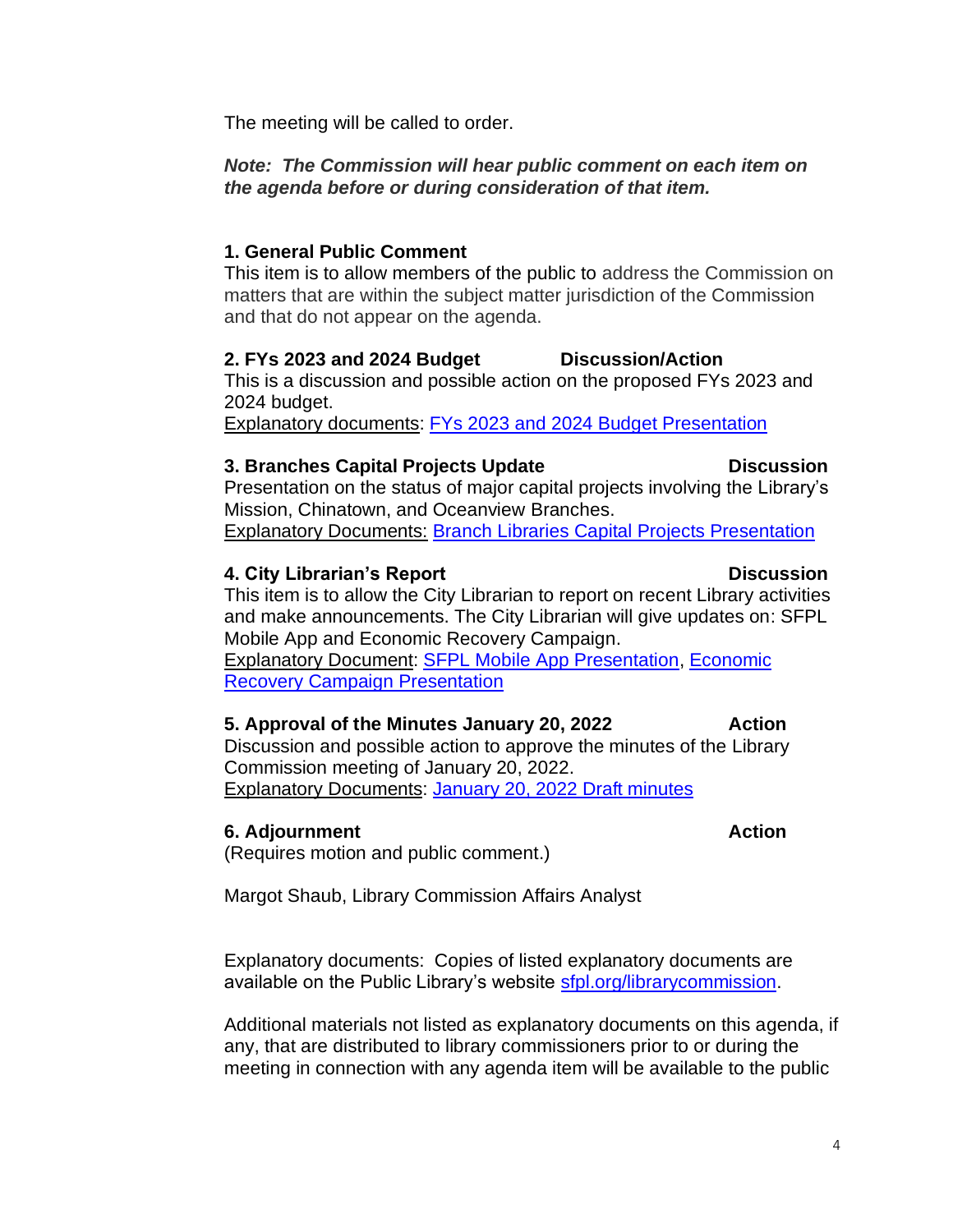for inspection and copying in accordance with Government Code Section 54954.1 and Sunshine Ordinance Sections 67.9, 67.28(b), and 67.28(d). The ringing of and use of cell phones, pagers and similar sound-producing electronic devices are prohibited at this meeting. Please be advised that the Chair may order the removal from the meeting room of any person(s) responsible for the ringing or use of a cell phone, pager, or other similar sound producing electronic devices.

### **KNOW YOUR RIGHTS UNDER THE SUNSHINE ORDINANCE**

Government's duty is to serve the public, reaching its decision in full view of the public. Commissions, boards, councils and other agencies of the City and County exist to conduct the people's business. This ordinance assures that deliberations are conducted before the people and that City operations are open to the people's review. For more information on your rights under the Sunshine Ordinance or to report a violation of the ordinance, contact the Administrator, Sunshine Ordinance Task Force by mail to Administrator, Sunshine Ordinance Task Force, 1 Dr. Carlton B. Goodlett Place, Room 244, San Francisco CA 94102-4689; by phone at 415-554-7724; by fax at 415-554 7854; or by email at [sotf@sfgov.org.](mailto:sotf@sfgov.org)

Citizens interested in obtaining a free copy of the Sunshine Ordinance can request a copy from the Sunshine Ordinance Task Force or by printing Chapter 67 of the San Francisco Administrative Code on the Internet, [sfgov.org/sunshine/](http://www.sfgov.org/sunshine/)

# **San Francisco Lobbyist Ordinance**

Attention: Individuals and entities that influence or attempt to influence local legislative or administrative action may be required by the San Francisco Lobbyist Ordinance [SF Campaign & Governmental Conduct code sec. 2.100] to register and report lobbying activity. For more information about the Lobbyist Ordinance, please contact the Ethics Commission at 25 Van Ness Avenue, Suite 2200, San Francisco, CA 94102, telephone 415-252-3100, fax 415-252-3112 and web site: sfgov.org/ethics.

# **SAN FRANCISCO PUBLIC LIBRARY COMMISSION**

#### **Accessible Meetings Policy**

DISABILITY ACCESS: The Library Commission's meeting space, the Koret Auditorium at the Main Library, 100 Larkin Street, is currently closed due to the COVID-19 pandemic at the behest of the San Francisco Public Health Department.

Per the American Disabilities Act and the Language Access Ordinance, American Sign Language and/or Chinese, Spanish, Filipino (Tagalog) interpreters will be made available if requested at least 48 hours before the meeting. The hearing room is